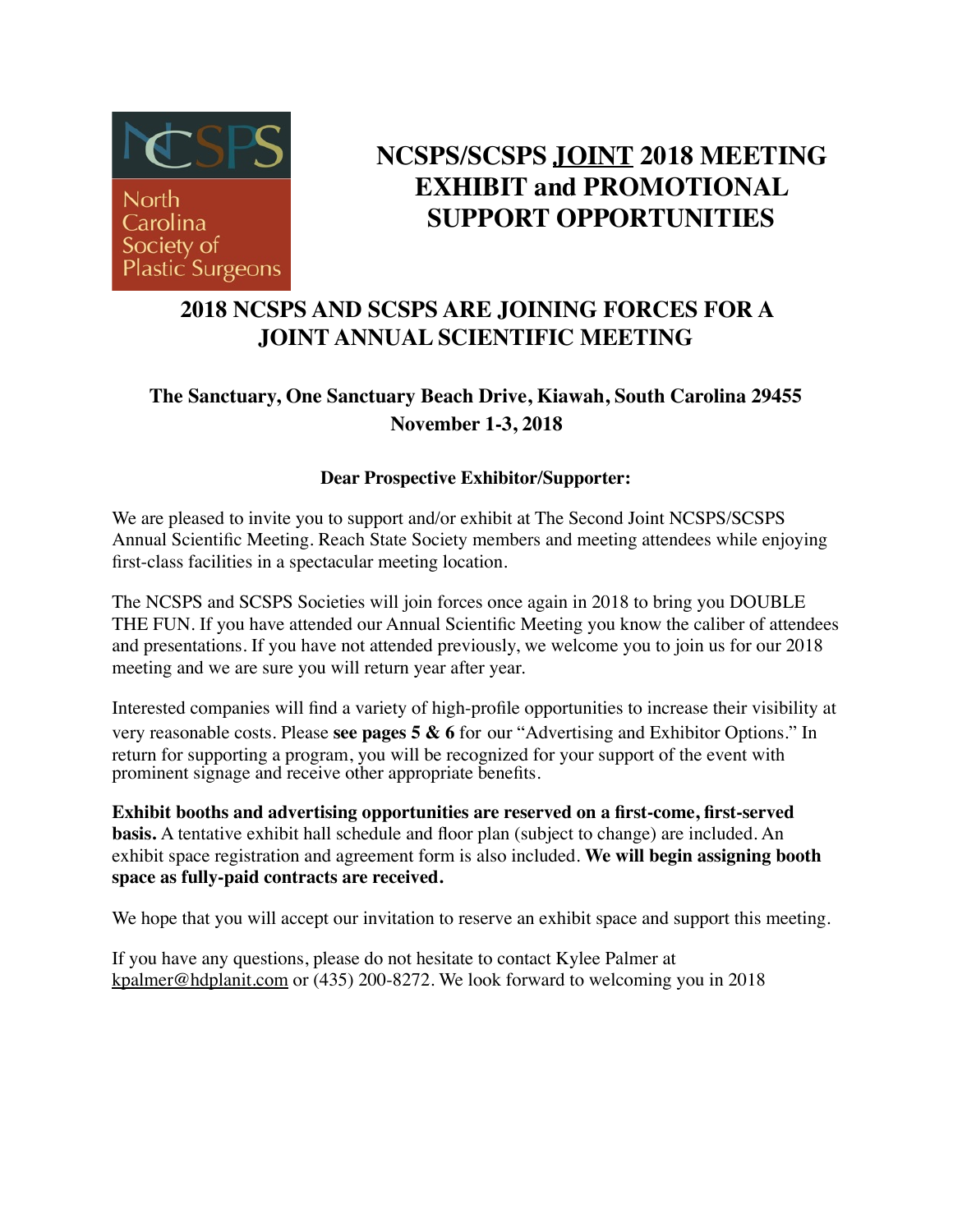## EXHIBITOR REGISTRATION & AGREEMENT

#### **NCSPS/SCSPS JOINT**

#### **2018 Annual Scientific Meeting November 1-3, 2018 - The Sanctuary**

#### **Exhibitor Registration and Agreement Form**

| Principal Contact (Responsible for coordination and communication with meeting<br>planner):                     |  |                     |                                                                                     |
|-----------------------------------------------------------------------------------------------------------------|--|---------------------|-------------------------------------------------------------------------------------|
|                                                                                                                 |  |                     |                                                                                     |
|                                                                                                                 |  |                     |                                                                                     |
| Yes, we will exhibit at the 2018 NCSPS Annual Scientific Meeting. See Page 4 for<br>diagram of exhibitor space. |  |                     |                                                                                     |
|                                                                                                                 |  |                     | <b>Diamond Exhibitor \$5,000</b> (2 (two) 6-foot tables: L-shape in prime location) |
| $\frac{1}{2}$ Standard Exhibitor \$2,500(1 (one) 6-foot table)                                                  |  |                     |                                                                                     |
| NEW Advertising Options Available on Pages 6 and 7. Don't be left out!                                          |  |                     |                                                                                     |
| $\frac{1}{2}$ Page Ad \$1000                                                                                    |  | Full Page Ad \$1750 |                                                                                     |
| <b>TOTAL ENCLOSED \$</b>                                                                                        |  |                     |                                                                                     |
| REPRESENTATIVES: Please list the names of all representatives who will be at the 2018 NCSPS                     |  |                     |                                                                                     |

Meeting in conjunction with your exhibit. Registration for up to (2) representatives is included in the registration fee. An additional \$250.00 registration fee (\$275.00 on-site) is required for an additional representative. Maximum four (4) representatives per exhibit booth. Each exhibit booth consists of a six (6) foot table-top display. Cancellation of booth space requested in writing prior to July 15, 2018, will be considered. No cancellations will be considered after July 15, 2018. Questions? Contact Kylee Palmer at [kpalmer@hdplanit.com](mailto:kpalmer@hdplanit.com) or by phone at (435) 200-8272.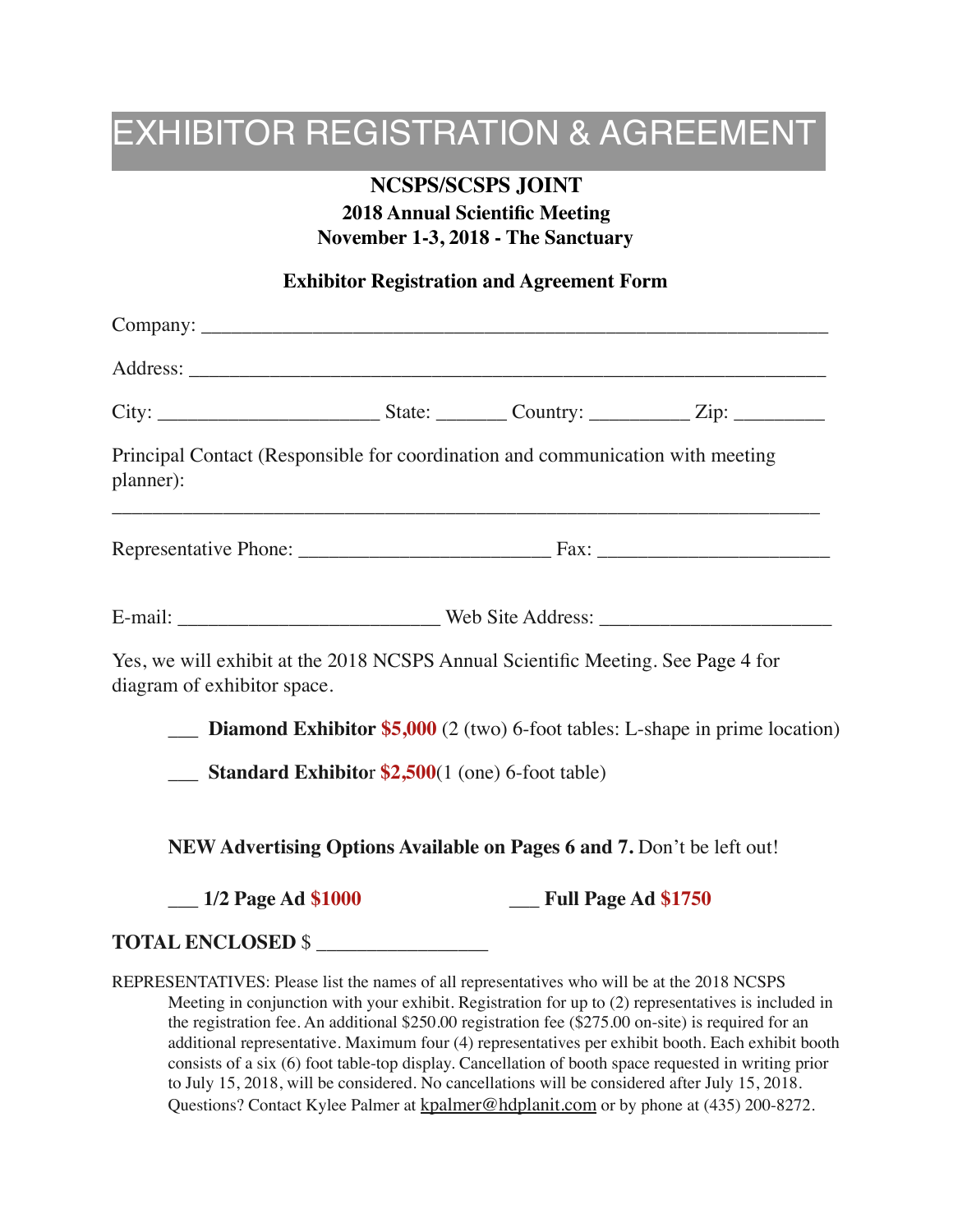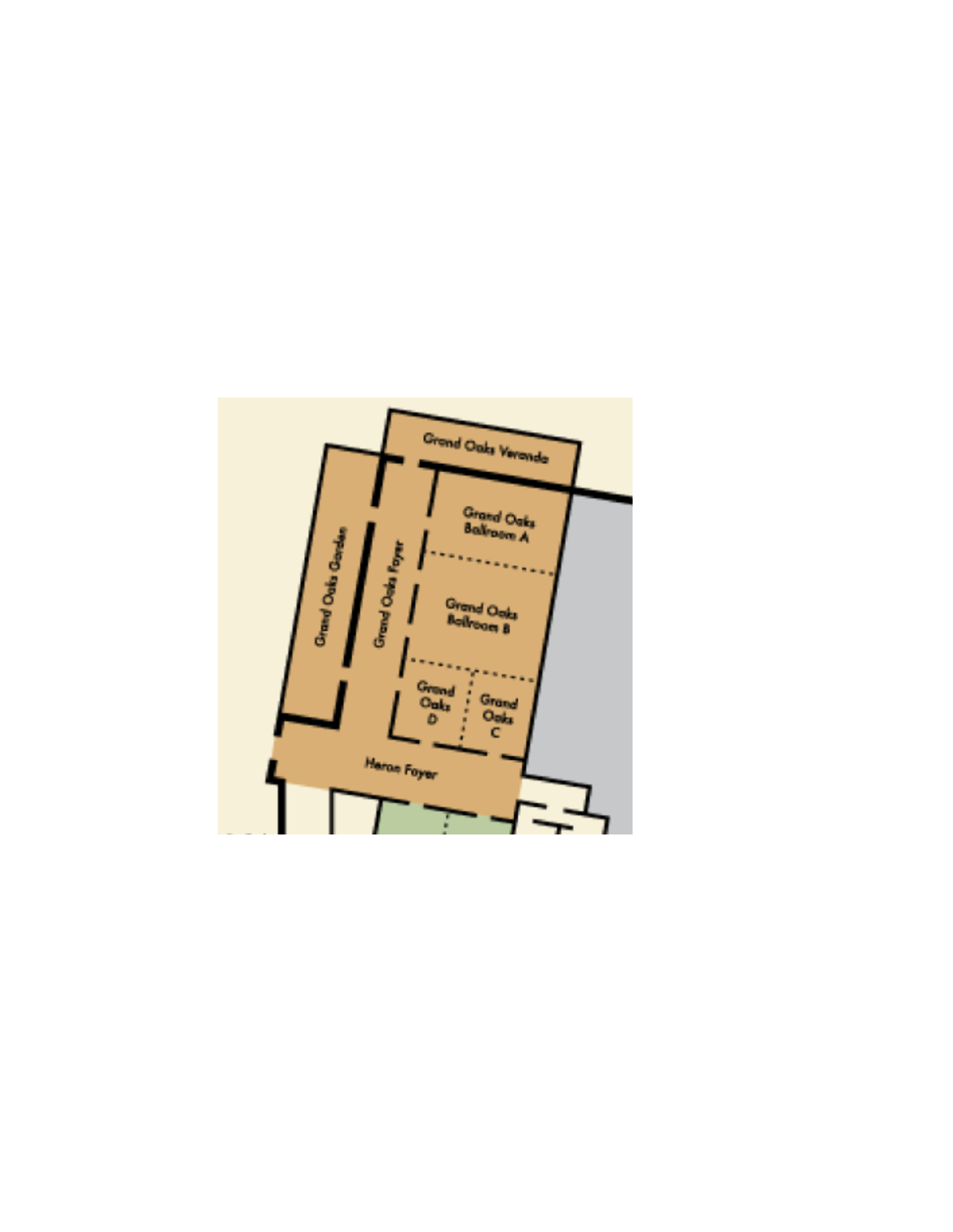| (Included) Name:                        |              |  |
|-----------------------------------------|--------------|--|
|                                         |              |  |
| Name: (\$250 Reg. Fee;                  |              |  |
| $$275$ On-Site)                         |              |  |
| Payment by check or credit card.        |              |  |
| <b>Credit Card Payment:</b>             |              |  |
|                                         |              |  |
| 3/4 digit: Phone number: 2014 1997 1998 |              |  |
|                                         |              |  |
| Signature:                              | <b>Date:</b> |  |

The **total** contracted amount **must** be paid with this application form. The total fee must be received prior to space being assigned. Please make checks payable to: North Carolina Society of Plastic Surgeons (NCSPS). To secure your exhibit space e-mail the form or fax.

#### **If Paying by Check: Mail agreement form and payment to: NCSPS / ATTN: Susan Russell 6300 Sagewood Drive, Suite H255 Park City, UT 84098**

**Attestation**: On behalf of my company, I have read, understand and agree to the terms and conditions set forth in the *General Information and Conditions of Exhibitor Agreement (pages 7-11)* sections of this prospectus. In addition, I agree that my company will abide by all ACCME regulations regarding corporate support as they are now and as they may be amended.

NAME:\_\_\_\_\_\_\_\_\_\_\_\_\_\_\_\_\_\_\_\_\_\_\_\_\_\_\_\_\_\_\_\_\_\_\_\_\_\_\_\_\_\_\_ DATE:\_\_\_\_\_\_\_\_\_\_\_\_\_\_\_

SIGNATURE:

Please see the following page for the exhibit space layout. You may request a particular booth at the time your exhibitor agreement is received and paid in full. Space is on a first come basis and a requested booth may be denied due to an earlier competitor company assignment.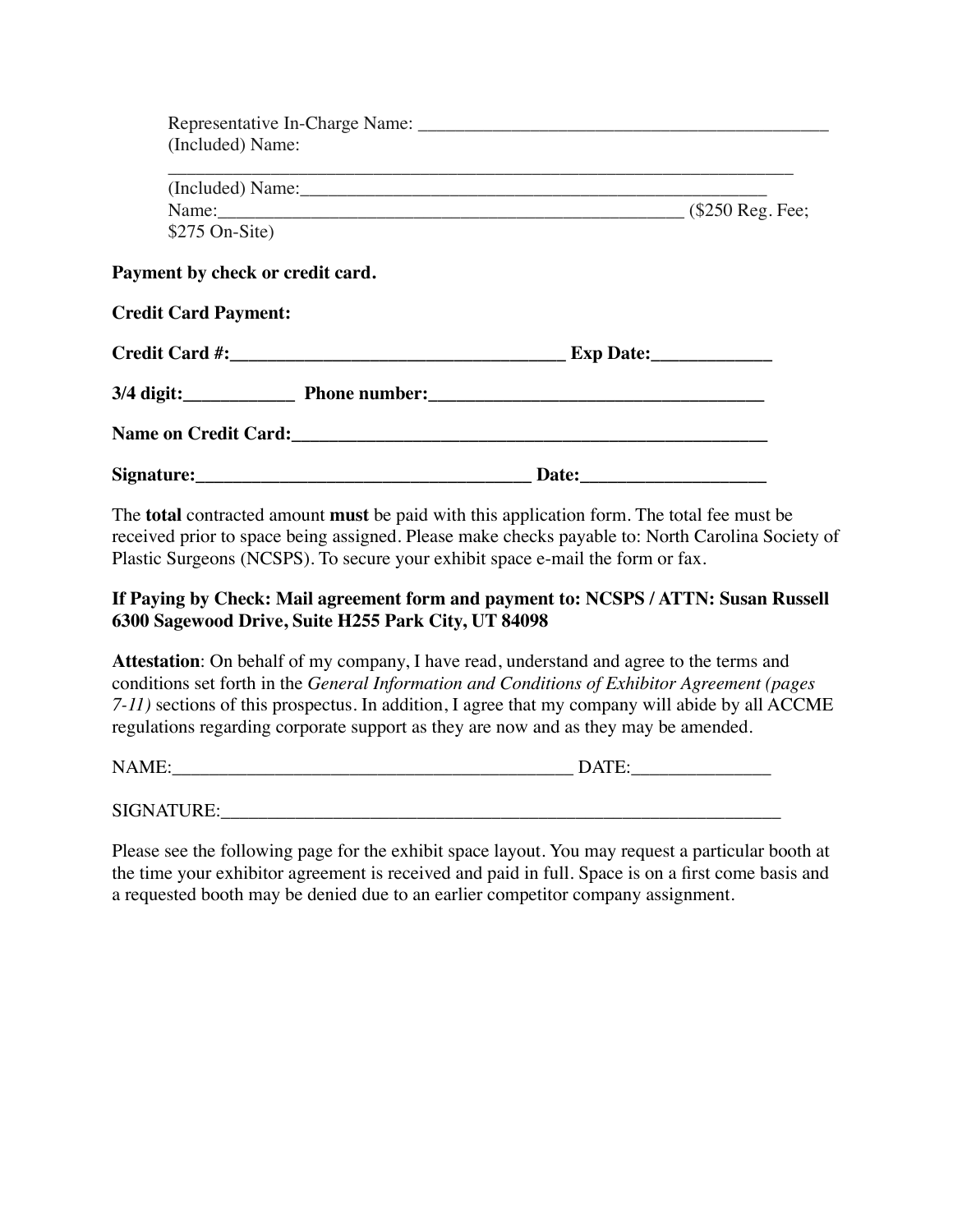## 2018 ADVERTISING & EXHIBITOR OPTIONS

#### **Exhibit Opportunities**

#### **Diamond Exhibitor \$5,000**

1 (One) **Diamond Exhibit Space Prime Location** (2 (Two) 6-foot tables - See Diagram of Diamond Location on **page 5.**) Limited to two companies. Prime Location with two 6' tables in L-shape Recognition by NCSPS President Link to Company Website from NCSPS website Special Signage in Exhibit Hall (Society Approved) Logo and Description on Printed Exhibitor Materials Top Level Exhibitor Acknowledgement in Program Invitation to the Friday Evening Reception Invitation to the Gala Event for two people

#### **Standard Exhibitor Space \$2,500**

1 (One) **Exhibit Booth** (1 (One) 6-foot table) Logo and Description in Printed Exhibitor Materials Exhibitor Acknowledgement in Program Complimentary Continental Breakfast and Breaks Invitation to the Friday Evening Reception

#### **Advertising Options**

**1/2 page Ad** in Meeting Program **\$1,000** Limit 1 per company - Four 1/2 page Ads available Please provide print-ready artwork. Specs: 7.25" x 4.5" with 1/8" bleed on all sides.

#### **Full page Ad** in Meeting Program **\$1,750**

Limit 1 per company, first come first served placement basis - Two full page Ads available Please provide print-ready artwork. Specs: 7.25" x 8.75" with 1/8" bleed on all sides.

**Society Corporate Support Disclaimer**: Printed company logos and/or company notations will comply with the rules and regulations of the ACCME. Educational content and industry support will be separated to adhere to ACCME regulations, as mentioned above and in verbal recognition as the Society deems appropriate.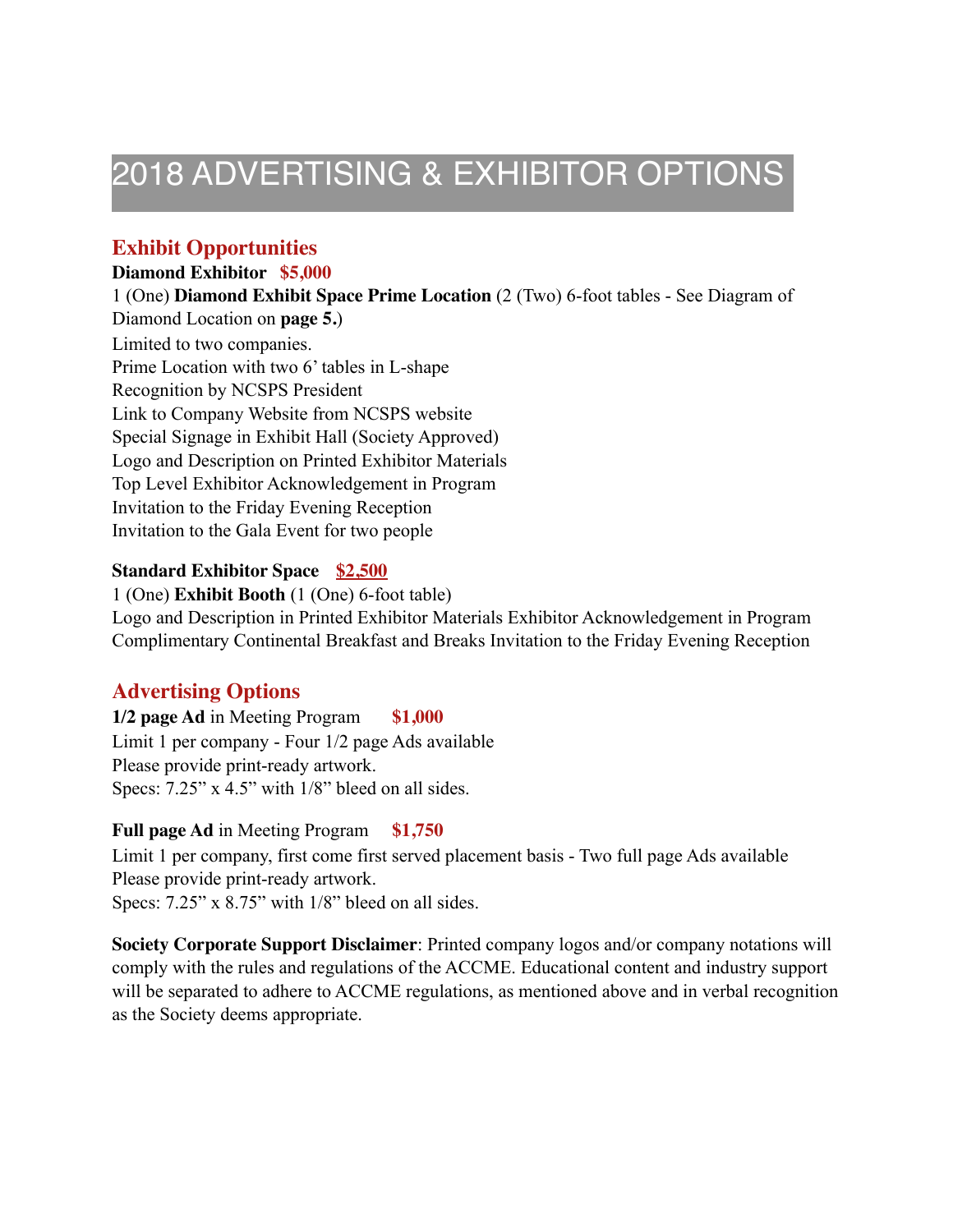## 2018 ADVERTISING & EXHIBITOR OPTIONS

#### **Additional Support Options**

**Registration Lanyards customized with your company's name and/or logo \$3,500** 

#### **Registration Bags customized with your company's logo and the NCSPS logo \$2,500**

#### **Be our WIFI sponsor - prominent signage - \$5,000**

WIFI for ALL. Also comes with a smart device charging stations to place at you booth and one will be placed at the registration desk noting your sponsorship!

#### **Friday Welcome Reception - November 2, 2018 \$8,500**

Host the welcome reception on Friday evening. The Reception will be attended by approximately 150 meeting attendees and exhibitors. This social event is a "mixer" with heavy hors d'oeuvres and networking opportunities.

Includes Special Signage in the Exhibit Hall and at Event (Provided by and approved by NCSPS),Your company's name and logo in all meeting materials and posted on our website, Marketing materials in registration packets (Limit 1-8x10 or 1- Large Postcard Size, provided by Your Company)

#### **Saturday Gala Dinner - November 3, 2018 \$12,500**

Host the Gala Dinner on Saturday night. The Reception will be attended by approximately 150 meeting attendees. This upscale seated dinner event with entertainment will be the perfect opportunity for increased exposure for your company and one-on-one time with our guests. Includes Special Signage in the Exhibit Hall and at Event (Provided by and approved by NCSPS),Your company's name and logo in all meeting materials and posted on our website, Marketing materials in registration packets (Limit 1-8x10 or 1- Large Postcard Size, Provided by Your Company)

**Daily Continental Breakfast\* - Friday & Saturday \$2,000/day Daily Breaks\* - Friday & Saturday \$1,000/day Friday Lunch\* - November 2, 2018 \$2,500** 

\*Meals and breaks set for all meeting registrants and will be served in the exhibit area. Meals and breaks will be attended by approximately 150 attendees.

Special Signage in the Exhibit Hall (Provided by and approved by NCSPS) Special Mention and Signage at designated event.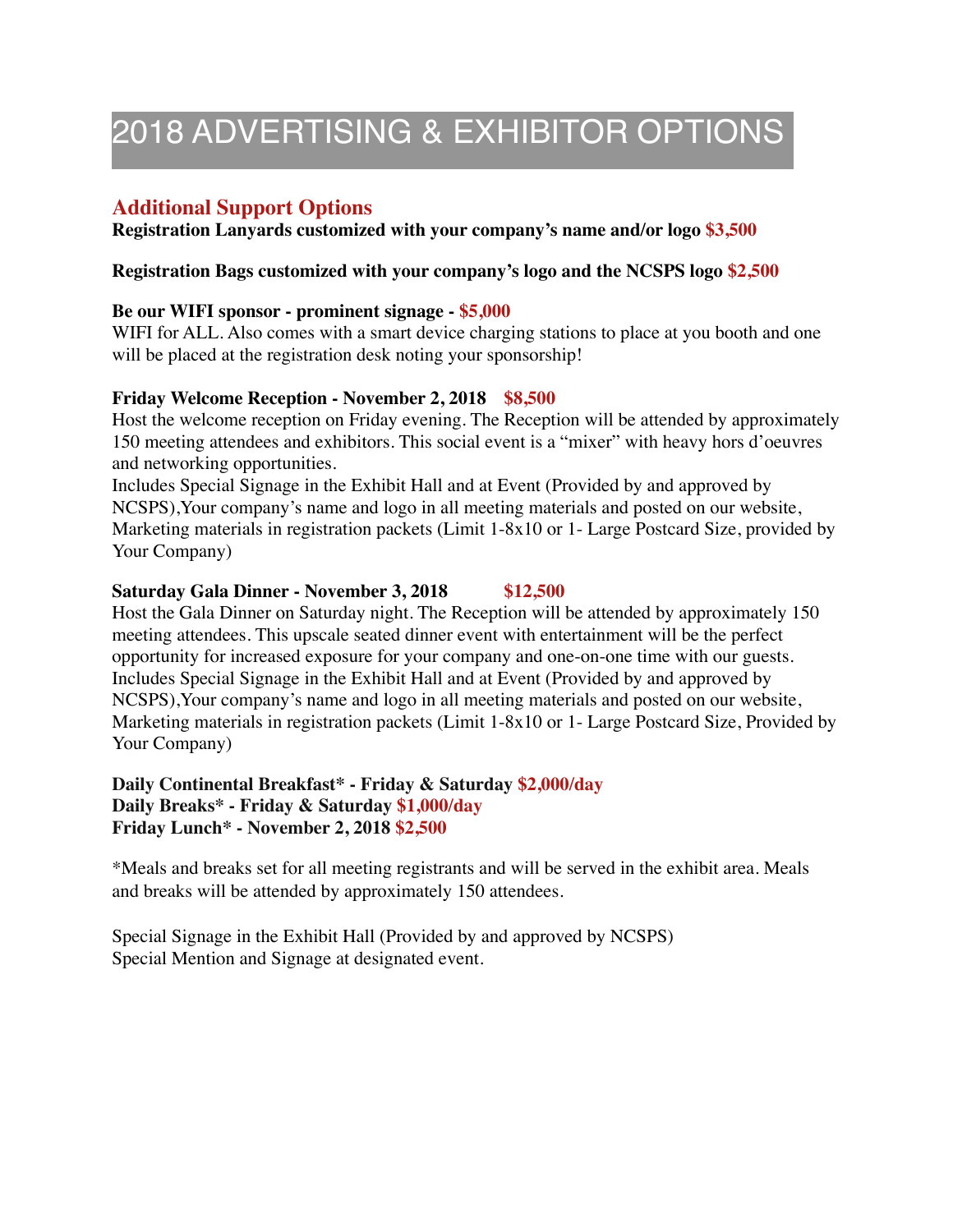# GENERAL INFORMATION

#### **BADGES:**

Two complimentary badges will be issued for each exhibitor for each paid booth. The fee for each additional badge is \$250 (\$275 on site), for a maximum of four(4) representatives per table. Name badges will be required for entrance to our Exhibit Room.

#### **CANCELLATION POLICY:**

In the event of cancellation, refunds will be made if notification of cancellation is received in writing prior to July 15, 2018. A 15% processing fee applies. Refunds will not be made for cancellations made after July 15, 2018.

#### **EXHIBIT AND SPONSOR CONTACT INFORMATION:**

Kylee Palmer, (435) 200-8272 or e-mail: kpalmer@hdplanit.com Applications may be e-mailed to one of the above addresses to reserve your space.

**Checks must be mailed to: NCSPS - North Carolina Society of Plastic Surgeons ATTN: Susan Russell 6300 Sagewood Drive, Suite H255 Park City, UT 84098 Tel: 435-200-8272 Fax: 435-487-2011** 

#### **EXHIBIT FEES:**

Diamond - 2 (Two) 6 - foot tables for table-top display only: **\$5,000**  Standard Exhibitor - 1 (One) 6 foot table for table top display: **\$2,500 See page 4 for exhibit details.** 

#### **EXHIBITOR REGISTRATION:**

Exhibitors may register and set-up beginning at 1:00 PM One on Thursday, November 1, 2018. Name badges and information will be available at that time at the registration desk. No daily breakdown is required. Exhibits will be open beginning Thursday November 1, 2018 for set-up, and end on Saturday November 3, 2018.

#### **EXHIBITOR REPRESENTATIVE:**

The exhibiting company will name one person as its duly authorized representative, who is responsible for the exhibit and hereby accepts and assumes all responsibility for all representatives or alternates in attendance at it's exhibit throughout all exhibit periods. Please notify meeting representatives at any time if there are any changes. ALL MEETING INFORMATION IS SENT TO THE PRIMARY CONTACT'S ATTENTION.

#### **HOTEL INFORMATION AND RESERVATIONS:**

The 2018 NCSPS annual Meeting will be held at: The Sanctuary, One Sanctuary Beach Drive, Kiawah Island, SC 29455 Hotel reservations at our special room block rate may will be opening soon.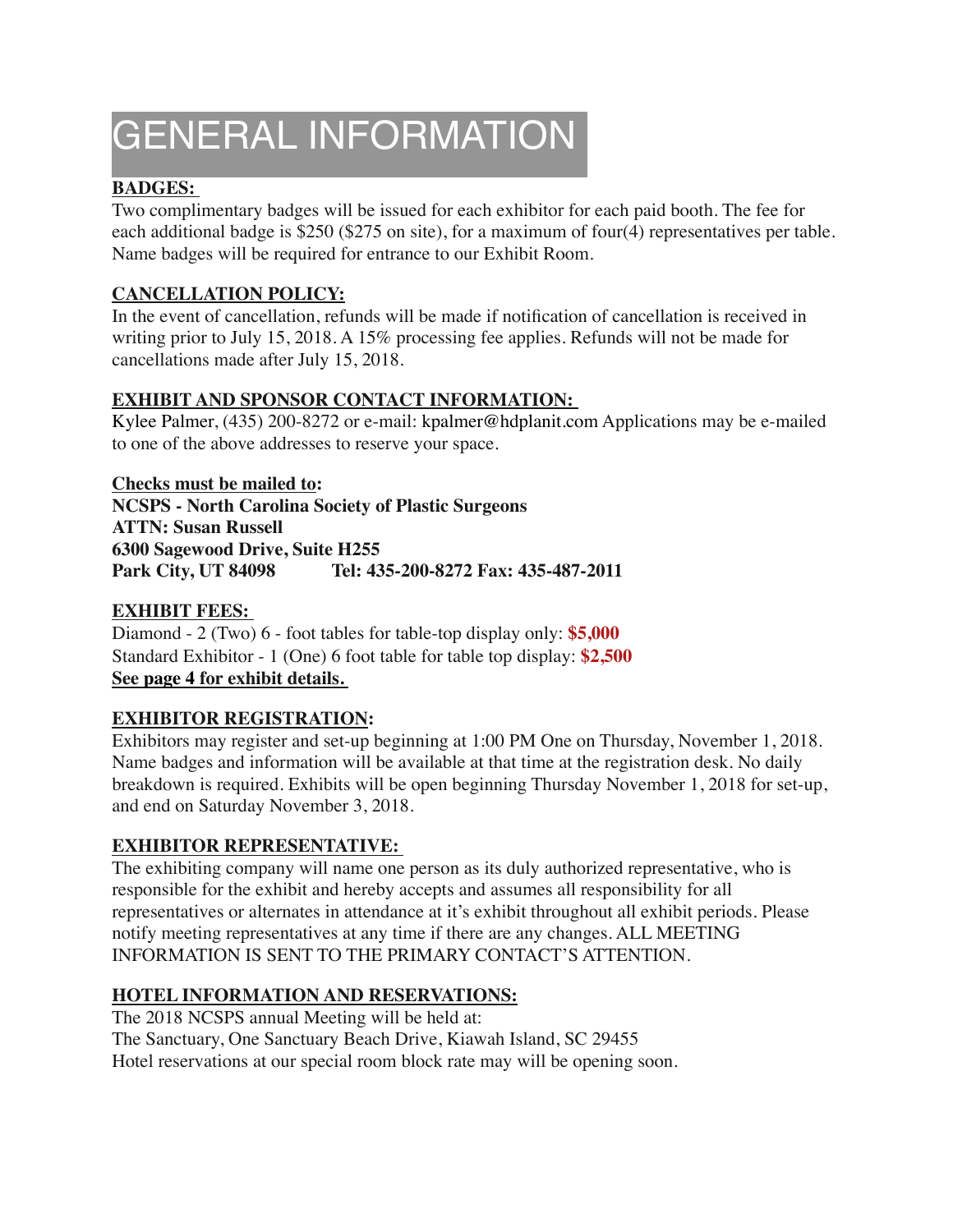#### **HOURS OF EXHIBIT OPERATIONS:**

**Thursday, November 1, 2018**  1:00 PM - 6:00 PM Set-Up Only **Friday, November 2, 2018** 7:00 AM - 2:00 PM **Saturday, November 3, 2018**  7:00 AM - 1:30 PM

**Each day's breakfast and coffee/refreshment break services will be held in the exhibit rooms. These meals are provided for our Exhibitors as well as our Registrants. Please join us Friday evening for our reception Location to be announced. The NCSPS Golf Tournament will be on Saturday afternoon details will be available soon. Exhibitors are welcome to participate (fees apply).** 

#### **DISMANTLING OF EXHIBITS:**

All exhibits shall remain intact until the meeting adjourns on Saturday - November 3, 2018.

#### **INSTALLATION OF EXHIBITS:**

Each paid exhibitor booth space will consist of one 6 foot table top display, table linens and (2) chairs will be provided. Diamond exhibit booths will have two 6 foot table tops for display with a connector table. The exhibit area is carpeted. Your company name and logo will be listed in our exhibitor information and placed in each attendee registration folder. Additional equipment i.e. special electricity equipment, telephone/internet, etc. are to be provided by the hotel at the exhibitor's expense.

All set-up and teardown of exhibits is the responsibility of the exhibitors. Should you require additional assistance, please contact the The Grove Park Inn directly. Set-up of the exhibits will begin on Thursday, November 1, 2018 at 1:00 PM. Any additional enhancement that cannot be contained to the top of the tables is prohibited. Banners, flags, or free-standing booths are permitted as long as it does not interfere with or block a neighboring exhibitor. All exhibits, equipment, displays, literature, video, and audio equipment, etc. must be contained within the allotted table space. Exhibits not adhering to these rules and regulations will be dismantled onsite at the exhibitor's expense with no refund.

#### **SHIPPING & DELIVERIES OF EXHIBITOR DISPLAYS**:

We strongly advise that you ship materials in advance to the Hotel to assure that your exhibit arrives in a timely fashion. Shipments to the Sanctuary will be received up to (7) days in advance and hotel holding and delivery charges will be the responsibility of the exhibiting company. If you are shipping boxes directly to the hotel, please ship with the following label information to: **The Sanctuary, Attn:** Your company name**, NCSPS Exhibit** One Sanctuary Beach Drive, Kiawah Island, SC 29455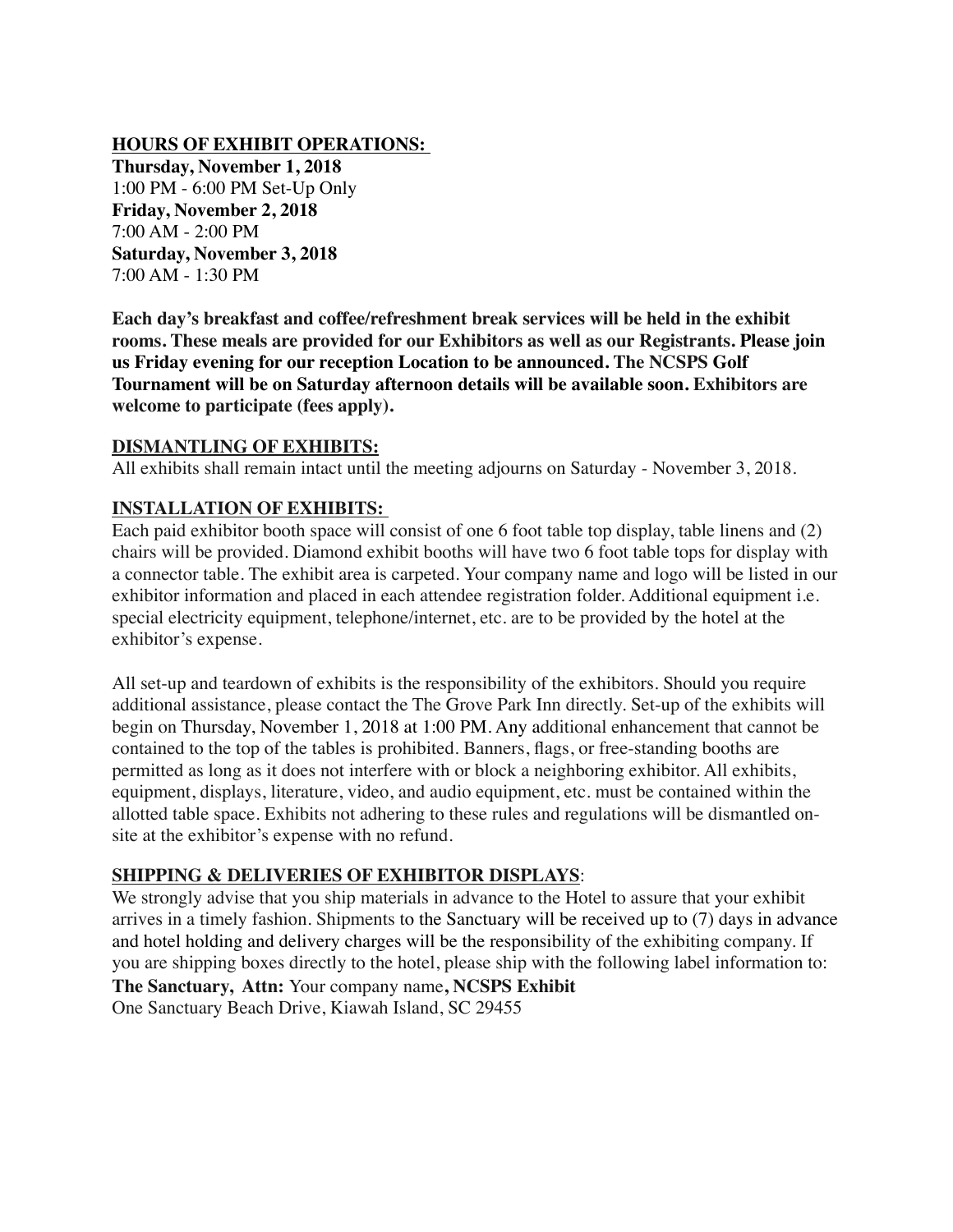### CONDITIONS OF EXHIBITOR AGREEMENT:

- **1. Assignment of Space:** Booth space will be decided on a first-come, first-served basis based on the date of receipt of the Exhibitor Registration & Agreement Form, full payment and direct company competitors. Exhibitors may request a particular booth space although final decision will be determined by NCSPS. Once space is assigned, an exhibit may only be moved with the mutual consent of NCSPS and the specified exhibitor.
- **2. Payment**: Exhibit space will be assigned once full payment is received.
- **3. Cancellations**: Cancellations in writing to NCSPS on or before, **July 15, 2018,** will receive a refund of the exhibit fee minus a \$50 processing fee. No refunds will be made for cancellations received after **July 15, 2018**.
- **4. Care of Exhibit Space**: Exhibitors must maintain and keep their exhibit booth and the contracted space in good order, at their expense.
- **5.** Insurance: In all cases, exhibitors wishing to insure their goods must do so at their own expense. Please send NCSPS proof of insurance.
- **6. Protection of Exhibit Space**: Nothing shall be posted, tacked, nailed, screwed, or otherwise attached to columns, walls, floors, or other parts of the hotel without the permission of NCSPS and/or a representative of the hotel. Packing, unpacking, and assembly of exhibits shall be done in designated areas and conform to instructions of NCSPS or hotel representatives.
- **7. Default Occupancy**: **An exhibitor who fails to occupy contracted space is not relieved of the obligation to pay for such space at the full rental price.** NCSPS shall have the right to use that space upon the show's opening.
- **8. Use of Space**: Exhibits will only be permitted in the official exhibit area established by NCSPS.
- **9. Cancellation or Relocation of Meeting**: If cancellation or relocation of the meeting is due to circumstances within NCSPS's control, NCSPS's liability will be limited to a refund of fees to the exhibitor. If NCSPS has no control over the cancellation or relocation, NCSPS will have no liability of any kind, but may at its discretion, refund any fees paid by the exhibitor.
- **10. Liability**: NCSPS does not assume any responsibility for the protection of property of the exhibitor or their representatives, or of the property used in connection with the exhibit, from theft, damage, or destruction. Small or easily portable articles shall be properly secured or removed after exhibit hours and placed in safekeeping by the exhibitor. The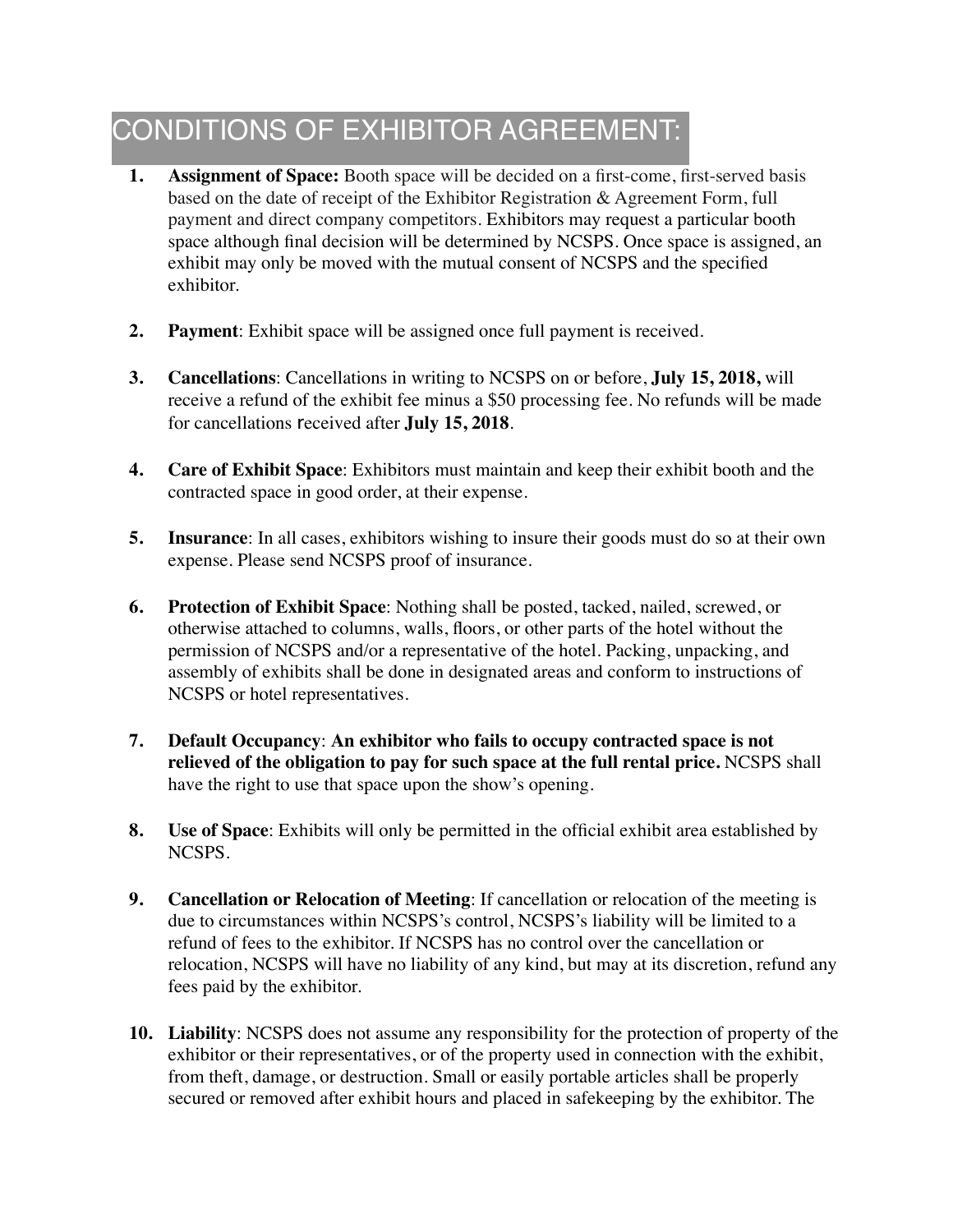exhibitor agrees to hold NCSPS harmless from all such claims and claims of liability of any kind arising from the activities of the exhibitors, its representatives, or from the display or use of property of the exhibitor. NCSPS shall not be liable for failure to provide space to an exhibitor if non-delivery is due to destruction to the building or the exhibit space.

- **11. Distribution of Printed Material**: Distribution of materials by exhibitors or their agents is limited to the area rented by the exhibitor. Flyers or other printed material may NOT be delivered to hotel rooms of NCSPS registrants without advance permission from the resort and NCSPS. Any costs for such authorized distribution shall be the sole responsibility of the exhibitor. Other than the above, advertising circulars, brochures, etc. may only be distributed from exhibit tables and may not be placed in any meeting room or in the NCSPS registration area.
- **12. Exhibitor Seminars, Lectures, Food Functions, Etc**: Exhibitor agrees not to conduct, sponsor or promote any general seminars, lectures or clinics without written approval from SESPRS during a CME meeting. Any proposed seminar, lecture or clinic should not be arranged on any day or evening that SESPRS has functions provided for attendees, such as receptions, gala dinners, faculty dinners, etc. Furthermore, companies agree to refrain from inviting or hosting an event with any faculty member or meeting presenter to any seminar, lecture or clinic. All such proposed functions must be approved by SESPRS prior to scheduling and a fee may be required. No ad boards or special meetings by an exhibiting company should be held during the course of any SESPRS meeting. Off site dinners are permitted.
- **13. Attendee List**: Company agrees that any Society mailing lists received as a part of this agreement may only be used to promote Company's participation in the Exhibit Hall at this official Society event. Further, Company agrees that nothing in this agreement is meant to provide an endorsement (express or implied) of the company's products or services, nor is Company granted the right to hold any social or other event at the Society's chosen meeting venue that is not considered an official NCSPS event. The opportunity to host a non-sanctioned event may be considered through a separate contract with the Society. Details of such a contract, and any associated fees, are to be negotiated separately.
- **14. Food or Beverage in Exhibitor Booths**: No food, beverages or tobacco products of any type may be sold or distributed from an exhibitor table.
- **15. Price List**: Advertisements, exhibit materials or promotion may include prices, but shall not make price comparisons with competitive products.